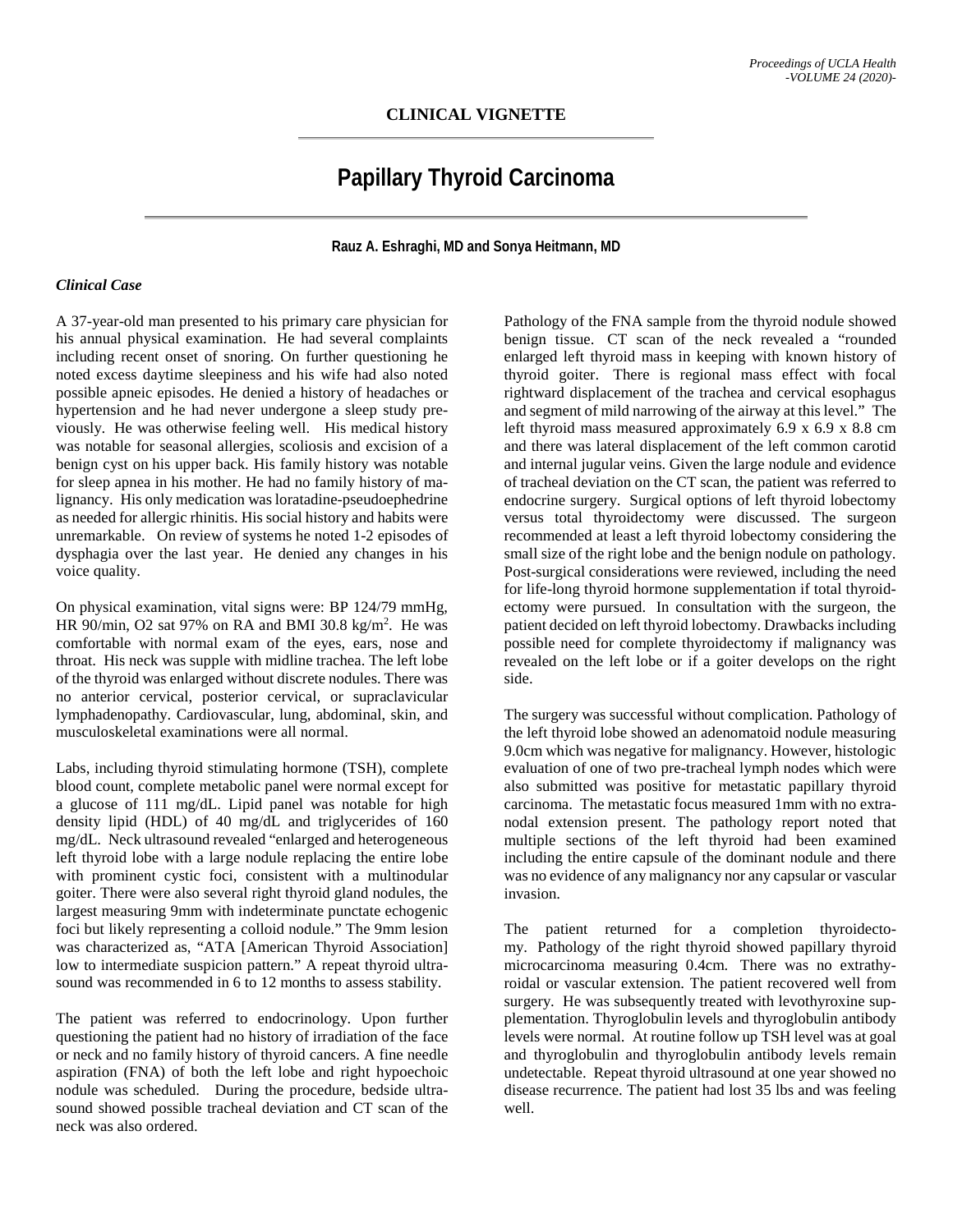## *Discussion*

Papillary thyroid carcinoma is the most common type of welldifferentiated primary thyroid cancers, accounting for approximately 85% of well-differentiated thyroid cancers.<sup>1</sup> According to the Surveillance, Epidemiology, and End Results (SEER) program data sheet approximately 15.8 cases per 100,000 were diagnosed between 2012-2016.<sup>2</sup> Prevalence was estimated at 822,242 cases in the United States in 2016.<sup>2</sup> Age, female gender, history of radiation to the head or neck, and a family history of thyroid carcinomas are associated with increased risk of papillary thyroid carcinoma.<sup>3,4</sup> Presentation occurs most commonly after patients self-palpates a nodule, by a clinician during routine physical examination or incidentally on imaging.3 Diagnosis is typically made by FNA. <sup>3</sup> Less frequently it is diagnosed on pathology examination of thyroid tissue which had been resected for a presumed benign condition - as in the case of our patient. One analysis found that this accounted for up to  $14\%$  of all thyroid cancer lesions.<sup>3</sup>

Approximately 2-10% of papillary thyroid malignancies are found with distant metastatic lesions at the time of diagnosis [2 seer] most commonly to lung or bone.

Surgery remains the mainstay of treatment for differentiated thyroid cancers.5 In addition subsequent radioactive iodine therapy can be used to ablate any residual thyroid tissue or disease after thyroidectomy in high risk and some intermediate risk patients. $1,5$ 

The extent of surgery is guided by the size of the tumor, which is usually assessed on preoperative ultrasound, and the presence of invasion into local surrounding tissue or lymph nodes.6 Other considerations include known risk factors for thyroid malignancy, including a personal history of head or neck radiation or a family history of thyroid malignancy. Finally, if histologic examination of a lobectomy specimen shows multifocal papillary microcarcinoma, then a total thyroidectomy is often considered.5

Potential surgical complications include damage to the laryngeal nerve or hypoparathyroidism.

Our patient showed no evidence of malignancy in the resected thyroid lobe, despite the review of multiple sections. Because the local lymph node revealed papillary thyroid cancer, the patient returned for resection of the contralateral lobe.

Postoperative care includes treatment with suppressive doses of thyroid hormone. High risk or some intermediate risk patients may also benefit from radioiodine ablation therapy. For high risk patients, magnetic resonance imaging (MRI), CT or fluorodoxyglucose positron emission tomography (FDG PET) may be used to assess for residual disease.<sup>7</sup>

The American Thyroid Association (ATA) has developed a risk stratification system to navigate postoperative management of thyroid cancers. Thyroid cancers are categorized as low, inter-

mediate or high risk. Localized cancers which have not spread beyond the thyroid are considered low risk. Intermediate risk is defined by local metastases, concerning histologic findings, or invasion of adjacent tissue or vasculature. Finally a patient is considered high risk if he/she has extensive local invasion, known distant metastases, or elevated serum thyroglobulin levels (suggests distant metastatic disease).5 Mutations such as BRAF mutation can also be used to identify high risk cancers.<sup>8</sup>

For patients who undergo unilateral lobectomy, TSH is monitored at 4 to 6 weeks postoperatively and levothyroxine replacement may be initiated if TSH rises. Thyroxine is typically initiated at a dose of 1.6 to 2mcg/kg/per day. <sup>5</sup> For intermediate or high risk patients higher initial doses are used to prevent recurrence of disease. Thyroglobulin levels are also measured to monitor disease status.5 An elevation in thyroglobulin levels warrants reevaluation with ultrasound and suggests possible presence of metastatic disease.

In the case of total thyroidectomy, levothyroxine therapy is initiated to prevent hypothyroidism and decrease risk for tumor growth stimulation. The dose of thyroid hormone replacement is dependent on the risk of recurrent disease and the potential need for radioiodine ablation.

### *Prognosis*

Papillary thyroid carcinomas are rarely life threatening with approximately 98% overall survival rate at 5 years.<sup>2</sup> The most significant risk factors which influence prognosis include age at diagnosis, size of lesion at the time of diagnosis and extrathyroidal spread or distant metastases.

Despite the excellent overall prognosis, the rate of recurrence has been up to 20% with most recurrent disease presenting within five years after treatment.<sup>9</sup> Therefore continued monitoring is recommended with ultrasound, in addition to measurement of serum TSH, thyroglobulin, and antithyroglobulin antibody levels.<sup>5</sup>

#### **REFERENCES**

- 1. **Sherman SI**. Thyroid carcinoma. *Lancet*. 2003 Feb 8;361(9356):501-11. Review. PubMed PMID: 12583960.
- 2. SEER. https://seer.cancer.gov/statfacts/html/thyro.html (accessed 11/9/19).
- 3. **Brito JP, Al Nofal A, Montori VM, Hay ID, Morris JC**. The Impact of Subclinical Disease and Mechanism of Detection on the Rise in Thyroid Cancer Incidence: A Population-Based Study in Olmsted County, Minnesota During 1935 Through 2012. *Thyroid*. 2015 Sep;25(9):999- 1007. doi: 10.1089/thy.2014.0594. Epub 2015 Jul 30. PubMed PMID: 26103159; PubMed Central PMCID: PMC4560845.